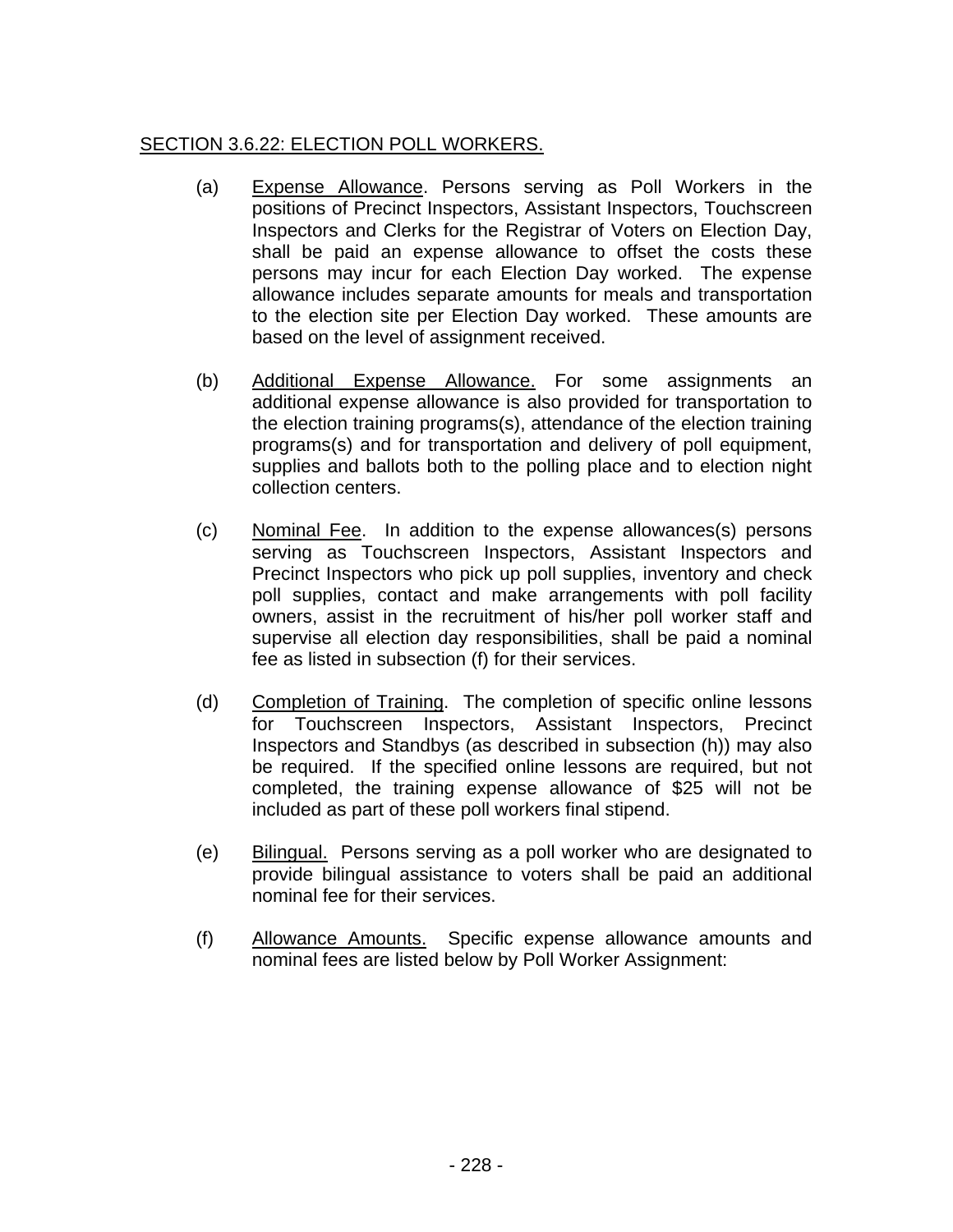| <b>Poll Worker</b><br><b>Designated</b><br><b>Assignment</b> | <b>Expense Allowance</b> |                                              |                                                      | <b>Nominal</b><br><b>Allowance</b>                                                              | Total<br><b>Allowance</b> | <b>Bilingual</b><br><b>Skills</b> |
|--------------------------------------------------------------|--------------------------|----------------------------------------------|------------------------------------------------------|-------------------------------------------------------------------------------------------------|---------------------------|-----------------------------------|
|                                                              | 3 Meals<br>per Day       | <b>Election Day</b><br><b>Transportation</b> | <b>Training</b><br><b>Related</b><br><b>Expenses</b> | <b>Based on</b><br><b>Assignment</b>                                                            |                           | Pay*                              |
| Precinct Inspector                                           | \$44.00                  | \$31.00                                      | \$25.00                                              | \$50.00                                                                                         | \$150.00                  | \$15.00                           |
| Asst Inspector                                               | \$44.00                  | \$31.00                                      | \$25.00                                              | \$25.00                                                                                         | \$125.00                  | \$15.00                           |
| Touchscreen<br>Inspector                                     | \$44.00                  | \$31.00                                      | \$25.00                                              | \$25.00                                                                                         | \$125.00                  | \$15.00                           |
| Clerk                                                        | \$44.00                  | \$31.00                                      | 0                                                    | \$25.00 if Clerk<br>attends and<br>completes both<br>optional<br>onsight and<br>online training | $$75.00 -$<br>\$100.00    | \$15.00                           |

Bilingual poll workers who can speak, read and write English as well as Filipino, Spanish or Vietnamese will receive an additional \$15 premium.

> (Amended 01/18/08, Ord. No. 9912) (Amended 10/08/10, Ord. No. 10079)

- (g) Extraordinary Expenses. Poll Worker volunteers may be called upon to perform extraordinary services and will be expected to incur personal expenses as a result. In the event they are asked by the Registrar of Voters to perform these services, they will be paid an additional stipend as follows:
	- (1) Travel to and work at a polling place more than 15 miles from their home - \$20.
	- (2) Pick up ballots, equipment or other election materials at a time or a location different from their regularly scheduled Poll Worker training program - \$20.
	- (3) Collection and Drop off ballots, equipment and other election materials from remote poll stations at the request of the Registrar of Voters to a collection center 20 miles or more from the polling place where they worked - \$50. For collection and drop off of materials at the request of the Registrar of Voters from poll stations located more than 10 miles but less than 20 miles - \$20.